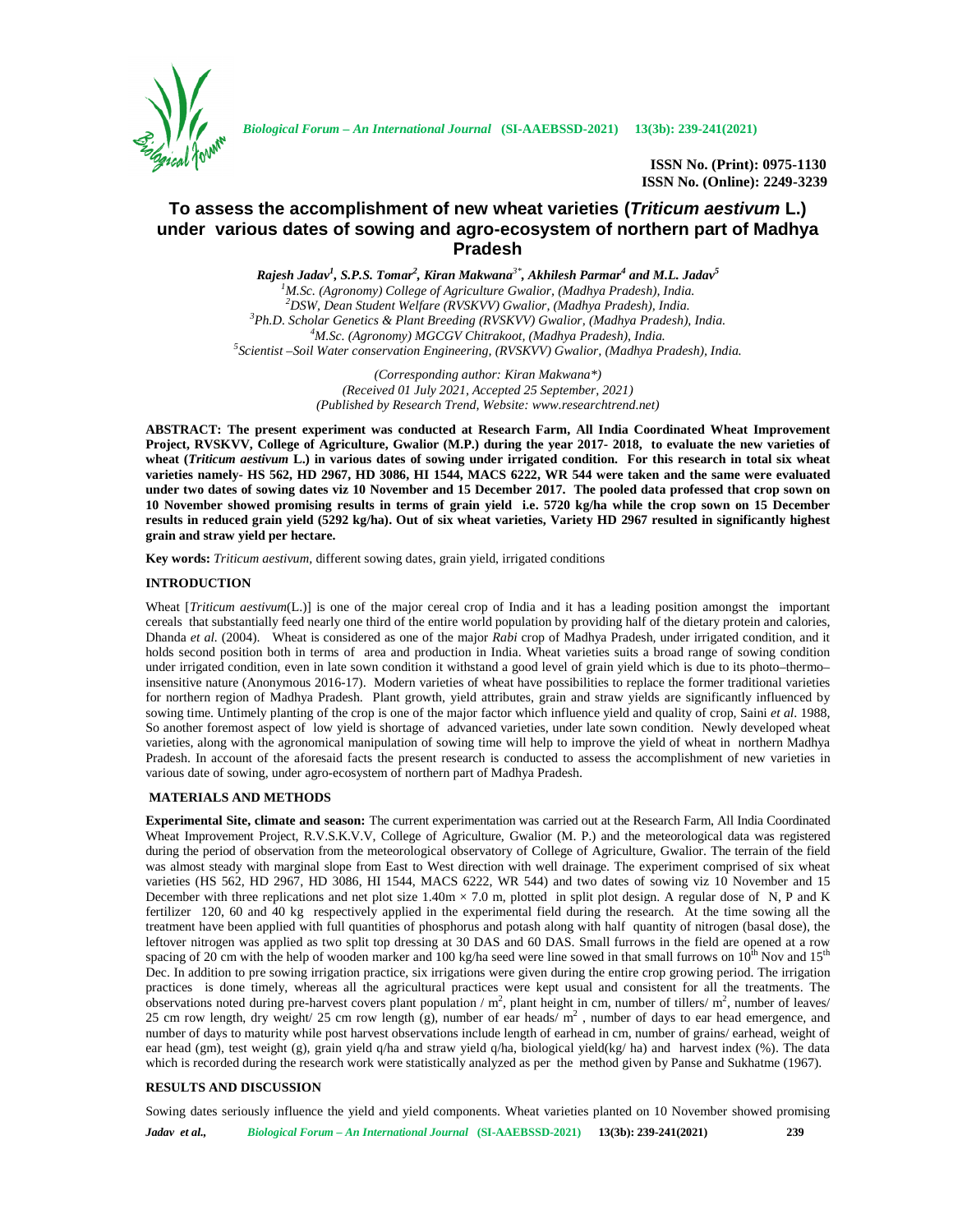results in terms of terms of plant population /  $m^2$ , plant height (90.9cm), no. of tillers/  $m^2$  (339.07) no. of leaves/ 25 cm row length (27.14), dry weight/ 25 cm row length (103.55 g), no. of ear heads/ (332 m<sup>2</sup>), no. of days to ear head emergence (68.8) and no. of days to maturity (122.6), length of ear head (14.4 cm), no. of grains/ ear head (34.8), weight of ear head (1.4 gm), test weight (37.8g), biological yield (14073kg/ ha) and harvest index (40.7%) as compare to the crop sown on 15<sup>th</sup> December. The varieties sown on  $10^{th}$  November showed maximum grain and straw yield i.e. (5720 kg/ha and 8353 kg/ha) and justified to be superior over the crop sown on 15<sup>th</sup> December which produced poor grain yield (5292 kg/ha) and straw yield (7842 kg/ha). The result are in accordance with those of Nainwal Singh *et al.,* (2000), Dhaka *et al.* (2006) and Sharma Janmejay *et al. (2016).* Out of six varieties production of variety HD 2967 proved to produce highest grain and straw yield per hectare. The findings also collaborated with the result obtained Singh and Dhaliwal (2000), Chaudhary and Singh (2007). The superior grain yield in HD 2967 was achieved due to more number of tillers/ $m^2$ , ear heads/ $m^2$ , number of grains/ear head, higher test weight and days to maturity due to inherent characters as compared to other varieties.



Plant population per metre square of wheat was recorded Sample is taken from field at 90 days for dry weight observation. with the help of Meter Square device.

| <b>Treatment</b>                    |                | Grain vield (kg/ha) |                    |                | Straw vield (kg/ha) |              |  |  |
|-------------------------------------|----------------|---------------------|--------------------|----------------|---------------------|--------------|--|--|
| Date of sowing/<br><b>Varieties</b> | $\mathbf{D}_1$ | $\mathbf{D}_2$      | Mean               | $\mathbf{D}_1$ | $\mathbf{D}_2$      | Mean         |  |  |
| $V_1$                               | 5572.7         | 5045.7              | 5309.2             | 8043.0         | 7314.7              | 7678.8       |  |  |
| $V_2$                               | 5935.3         | 5590.0              | 5762.7             | 8910.0         | 8815.7              | 8862.8       |  |  |
| V3                                  | 5658.0         | 5432.0              | 5545.0             | 8321.7         | 7916.3              | 8119.0       |  |  |
| $V_4$                               | 5791.3         | 5513.3              | 5652.3             | 8312.0         | 7901.3              | 8106.7       |  |  |
| $V_5$                               | 5859.0         | 5273.3              | 5566.2             | 8811.7         | 7830.3              | 8321.0       |  |  |
| $V_{6}$                             | 5505.7         | 4902.7              | 5204.2             | 7720.0         | 7275.0              | 7497.5       |  |  |
| Mean                                | 5720.3         | 5292.8              |                    | 8353.1         | 7842.2              |              |  |  |
| Comparing the<br>mean of            | S.E. $(m) \pm$ |                     | $C.D.$ (at $5\%$ ) | S.E. $(m) \pm$ |                     | C.D. (at 5%) |  |  |
| Dates of sowing                     | 64.952         |                     | 395.194            | 99.951         |                     | <b>NS</b>    |  |  |
| Varieties                           | 52.724         |                     | 155.514            | 208.841        |                     | 615.997      |  |  |
| V within D                          | 74.563         |                     | NS.                | 295.345        |                     | NS.          |  |  |
| D within V                          | 94.083         |                     | NS.                | 287.543        |                     | NS.          |  |  |

**Note:**  $D_1 = 10^{th}$  November,  $D_2 = 15^{th}$  December,  $V_1 = HS$  562,  $V_2 = HD$  2967,  $V_3 = HD$  3086,  $V_4 = HI$  1544,  $V_5 = MACS$  6222 and  $V_6 = WR$  544.

**Table 2: Biological yield, Harvest Index, affected by sowing dates and varieties.**

| <b>Treatment</b>                    | <b>Biological vield</b> |                    |         | <b>Harvest</b> index |                    |      |  |
|-------------------------------------|-------------------------|--------------------|---------|----------------------|--------------------|------|--|
| Date of sowing/<br><b>Varieties</b> | $\mathbf{D}_1$          | $\mathbf{D}_2$     | Mean    | $\mathbf{D}_1$       | $\mathbf{D}_2$     | Mean |  |
| ${\bf V}_1$                         | 13615.7                 | 12360.3            | 12988.0 | 40.9                 | 41.1               | 41.0 |  |
| $\mathbf{V}_2$                      | 14845.3                 | 14405.7            | 14625.5 | 40.0                 | 38.8               | 39.4 |  |
| $V_3$                               | 13979.7                 | 13348.3            | 13664.0 | 40.5                 | 40.7               | 40.6 |  |
| $V_4$                               | 14103.3                 | 13414.7            | 13759.0 | 41.1                 | 41.1               | 41.1 |  |
| $\mathbf{V}_5$                      | 14670.7                 | 13103.7            | 13887.2 | 39.9                 | 40.2               | 40.1 |  |
| $V_6$                               | 13225.7                 | 12177.7            | 12701.7 | 41.6                 | 40.3               | 41.0 |  |
| Mean                                | 14073.4                 | 13135.1            |         | 40.7                 | 40.4               |      |  |
| Comparing the<br>mean of            | S.E. $(m) \pm$          | $C.D.$ (at $5\%$ ) |         | S.E. $(m) \pm$       | $C.D.$ (at $5\%$ ) |      |  |
| Date of sowing<br>(D)               | 140.635                 | 855.687            |         | 0.302                | <b>NS</b>          |      |  |
| Varieties (V)                       | 235.973                 | 696.028            |         | 0.591                | <b>NS</b>          |      |  |
| V Within D                          | 333.717                 | <b>NS</b>          |         | 0.836                | <b>NS</b>          |      |  |
| <b>D</b> Within V                   | 335.535                 | <b>NS</b>          |         | 0.821                | <b>NS</b>          |      |  |

**Note:**  $D_1 = 10^{th}$  November,  $D_2 = 15^{th}$  December,  $V_1 = HS$  562,  $V_2 = HD$  2967,  $V_3 = HD$  3086,  $V_4 = HI$  1544,  $V_5 = MACS$  6222 and  $V_6 = WR$  544.

#### **CONCLUSION**

The varieties experimented under normal  $(10<sup>th</sup>$  November) and delayed sown conditions  $(15<sup>th</sup>$  December) disclosed that all the varieties sown under delayed condition showed significant decline in 1000 –seed weight (Test weight) , this may be allocated due to short duration of grain growth under delayed sown condition. Normal sown crop produce superior grain yield along with good quality parameters. Variety HD 2967 followed by MACS 6222 produced higher grain yield under both standard and delayed sown condition.